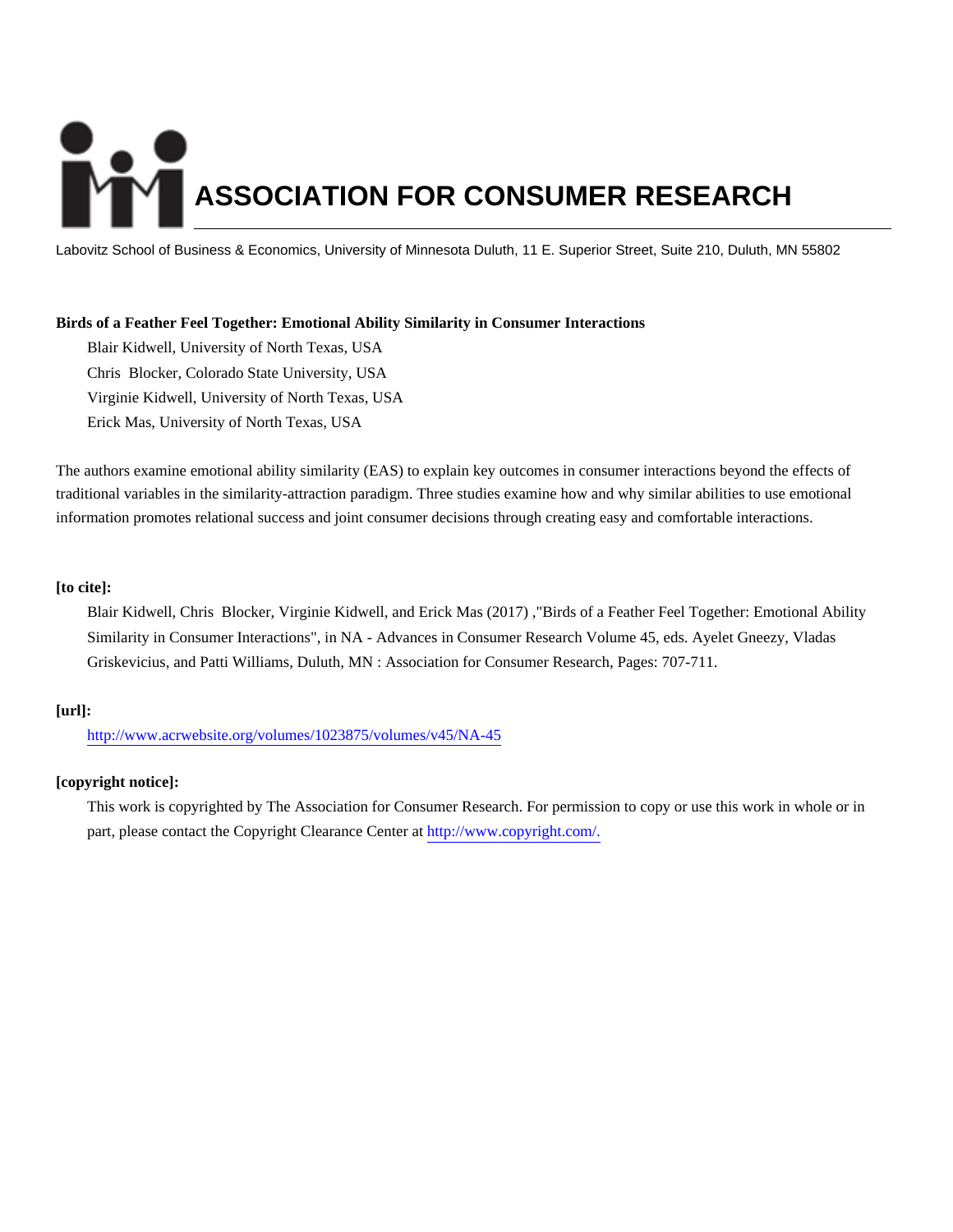# **Birds of a Feather Feel Together: Emotional Ability Similarity in Consumer Interactions**

Blair Kidwell, University of North Texas, USA Christopher Blocker, Colorado State University, USA Virginie Lopez Kidwell, University of North Texas, USA Erick Mas, University of North Texas, USA

# **EXTENDED ABSTRACT**

Interpersonal similarity is a fundamental contributor to exchange relationships (Palmatier et al. 2006), and its relevance for relationship development is one of the most widely accepted finding in social science (Mackinnon, Jordan, and Wilson 2011). Yet, despite a large body of research, scholars debate the precise nature of interpersonal similarity and the underlying mechanisms that drive its relational effects (Tidwell, Eastwick, and Finkel 2013). For decades, scholars have assumed that similarity of attitudes, beliefs, and other characteristics enhance mutual liking over time (Davis and Rusbult 2001). However, a meta-analysis of 313 studies finds that this link actually weakens and even disappears for partners with increasing interaction (Montoya, Horton, and Kirchner 2008). Thus, researchers have called for investigation into other potentially more powerful relationship facilitators such as interaction patterns and conversational flow (Koudenburg, Gordijn, and Postmes 2014; Montoya et al. 2008).

We take these insights as a point of departure and investigate a new form of similarity—similar emotional ability between two people—which reflects a deeper level of interpersonal similarity. The way in which people use and communicate emotions when interacting with others may play a crucial role in how they form relationships and make decisions. This exchange of emotional information potentially constitutes a powerful facilitator of consumer interactions, beyond the effects of traditional physical and attitudinal similarity.

Emotional ability (EA), commonly called emotional intelligence, reflects an individual's ability to reason about and apply emotional knowledge when achieving a desired outcome (Mayer and Salovey 1997). When interacting with others, EA determines how people communicate emotional information to their partners. These normative expectations of the appropriateness of how people use their emotions are referred to as "display rules" (Ekman 1982), "feeling" rules (Hochschild 1979), or more recently "emotion norms" (Ekman, Friesen, and Ellsworth 2013; Heise and Calhan 1995). Research suggests that two individuals with similar EA will likely use their emotions in similar ways. As such, EA should allow people to align their emotions, resulting in pleasant and effortless interactions. In contrast, those who use emotions differently are unlikely to align their emotions and thus, may have considerably more difficulty interacting. Beyond the established roles of attitudinal and physical similarity, we suggest that EA similarity may offer a new path for understanding consumer interactions and why they flourish or fail to develop.

#### **Emotional Ability Similarity**

We define EA similarity as an intuitive deep-level interpersonal ability to process emotional information in a congruent way based on shared emotion norms. Just as attitudinal similarity is based on congruent cognitive information that is recognized and understood by another (Brockner and Swap 1976), EA similarity is based on congruent emotional information that is exchanged allowing the subtle but powerful emotions of others to be recognized and understood in the same way by the receiver.

Research indicates that emotion norms can vary widely and are based on accumulated knowledge and past experiences using emotions when interacting with others (Miller and Prentice 1996). The development of emotional norms is understudied but central to emotional ability (Mayer and Geher 1996; Salovey and Grewal 2005). Druskat and Wolff (2001) found that the EA of group members corresponded to the emotional norms used within that group. For example, higher EA groups used more care and attention toward their partners and displayed better listening skills when communicating, whereas, low EA groups tended to use lengthy discussions to solve problems and then collected and combined perspectives in a mechanical way. George (2000) further indicated that when emotional norms are reciprocated they evoke emotions "stemming from a feeling of 'rightness' between individuals" (p.1045).

In line with this research, we suggest that different emotional norms are adhered to at varying levels of EA. Since high EA individuals are more effective at processing emotions, interactions at shared high levels of EA are likely to exhibit greater emotional expression and use of emotional information (Forbes and Jackson 1980; Lyons and Schneider 2005; Mayer and Geher 1996). Individuals interacting who share compatible emotional norms are likely feel significantly more connected, understood and validated.

In contrast, since low EA individuals are less effective at using emotions, interactions at shared low levels of EA likely rely less on emotions and thus are less expressive with their emotions in the interaction (Mayer and Geher 1996). Despite their low ability to use emotions effectively, individuals interacting who share compatible emotional norms are likely feel significantly more connected, understood and validated. Thus, as indicated in our conceptual model (figure 1), we predict:

Hypothesis 1: Dyads with EA similarity will exhibit greater relational outcomes than non-similar dyads, beyond the effects of conventionally measured surface-level physical and deep-level attitudinal similarity.

# Effortless Communication Underlying Emotional Ability Similarity

If EA similarity leads to relational success in market interactions, what underlying process facilitates these effects? We suggest that dyads with EA similarity, by virtue of compatible emotional norms between members, are likely to experience effortless interactions. By easily recognizing and interpreting emotional information in their partner, EA similarity fosters a conversational flow that is smooth and comfortable. Effortless communication reflects the reduced mental energy needed to effectively interact, particularly as each person draws on limited resources to respond, seek goals, and make choices (Baumeister 2002). Furthermore, effortless communication can produce a feeling of genuineness and desirability for the other person through mutual intimacy and meaningful information (Cesario and Higgins 2008). In short, communication requires less effort when both individuals share compatible emotion norms,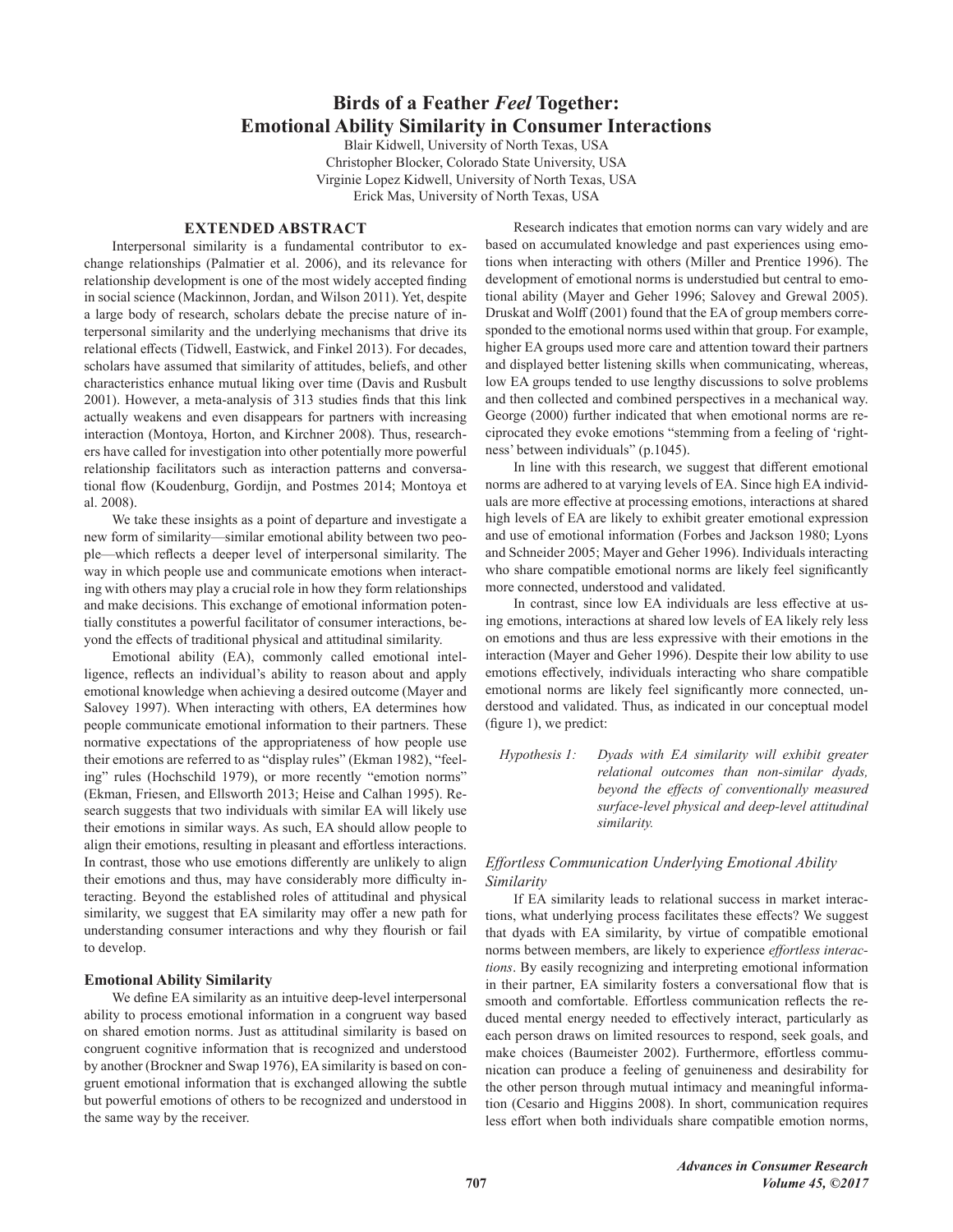#### 708 / Birds of a Feather Feel Together: Emotional Ability Similarity in Consumer Interactions

thereby promoting enduring exchange relationships. Therefore, we predict:

Hypothesis 2: Effortless communication will mediate the relationship between EA similarity and relational success, such that dyads with EA similarity will exhibit a) less mental energy expended toward the interaction.

#### EA Similarity and Decision Quality

We extend our conceptualization to also include joint decision tasks made by consumers, and thus, advance the literature on social influence (Jiang et al. 2010; White and Argo 2011). We expect that partners with similar EA are likely to make higher quality joint decisions.

In contrast, non-similar dyads are likely to feel confused, misunderstood, and ignored in the decision process, ultimately disrupting meaningful communication and impeding the quality of their joint decisions. As individuals attempt to mentally align disparate perceptions and uses of emotional information with their exchange partner, they will likely be less able to isolate and incorporate relevant emotions and make informed decisions. Thus, we hypothesize:

Hypothesis 3: Dyads with EA similarity will make higher quality joint consumer decisions than non-similar dvads.

## **Study 1 – Field Study of Customer-Salesperson Relationships**

The goal in study 1 was to demonstrate the effect of EA similarity on actual customer-salesperson relationships. Customers and salespeople with EA similarity (i.e. dyads with similar EA scores) are anticipated to experience greater relational success over time. Three indicators of exchange relationship success are loyalty, satisfaction, and positive word of mouth (WOM) communication (Crosby et al. 1990; Yim et al. 2008). To test our hypothesis, we focus on the extended process of home buying and capture dyadic responses from both customers and their real estate agent over time (1 year).

Sample and Procedure. We collected dyadic data by working with the salespeople of a Fortune 1000 real estate firm and their customers. First, with the help of senior management, we emailed 1,049 salespeople requesting their participation in a survey. The survey instructed salespeople to identify their last customer they worked with. Next, customers were notified and asked to respond to questions pertaining to the salesperson. We received 172 responses within two weeks for a response rate of 49%, resulting in 69 completed surveys and, thus, usable dyads for our longitudinal analyses.

#### Results

Test of Hypothesis 1. Using OLS regression (N= 69 dyads), EA similarity significantly predicted consumer loyalty ( $b = -0.53$ ,  $t = -0.53$ 3.40,  $p < .01$ ; model 1), customer satisfaction ( $b = -0.53$ ,  $t = -3.32$ , p < .01; model 2), and positive word of mouth ( $b = -0.38$ ,  $t = -1.96$ , p < .05; model 3), all above and beyond our set of controls. Negative coefficients indicate that dyads with lower differences among their EA scores (higher EA similarity) were more likely to report higher quality consumer relational outcomes. Taken together, these results offer support for H1.

Planned Contrasts for Similar and Non-similar EA Dyads. Additionally, we trichotomized each person's EA score ( $M = 100$ , SD = 10) into a high  $(>110)$ , moderate (90-110), and low (<90), to compare how similar EA dyads (high-high, moderate-moderate, low-low) and

non-similar dyads (low-moderate, low-high, moderate-high) influence relational success. Loyalty to the salesperson was used as our focal outcome to examine how unique levels of EA influence relational success

As a conservative test, the highest mean for non-similar EA dyads (mod-high; 2.83 average loyalty) is significantly different  $(\Delta 1.38, t = -3.29, p < 01)$  from the lowest mean for similar EA dyads (low-low; 4.21 average loyalty). This pattern held across all outcomes.

#### **Study 2 – Sales Interaction Study**

In study 2, we examine an underlying mechanism for why EA similarity promotes relational success. Specifically, we investigate whether similar EA dyads experience effortless interactions (less exertion during interactions). We used a mock sales interaction design which is comparable to those used by scholars examining interpersonal similarity.

Sample and Procedures. The sample included 104 respondents (ages 18-22) who answered initial EA questions, and then were randomly assigned role as a salesperson or customer. The salesperson was instructed to assist the customer with their purchase decision of a digital camera. After the interaction, lasting 10 minutes, participants returned to their cubical and filled out survey items about the other person and their interaction. They then completed items related to similarity, attractiveness, friendliness, familiarity, and relational success.

Next, respondents were thanked and asked to complete a brief unrelated study. Here we assessed the mental exertion that occurred for them during the interaction by evaluating their depletion levels via persistence on an anagram task. We recorded the total number of completed words from the total number of anagrams for each respondent, after checking they were English words with at least 3 letters, per task instructions.

#### Results

Test of Hypothesis 2. Mediation analyses were conducted using the PROCESS macro (Preacher and Hayes 2008). Similar EA dyads completed significantly more anagrams ( $b = -.29$ ,  $t = -2.82$  p < .01) beyond our set of controls. Furthermore, dyads with a higher number of completed anagrams experienced significantly more relational success (i.e., harmonious interactions;  $b = .24$ ,  $t = 3.10$ ,  $p <$ .01) beyond our set of controls. Additionally, a test of the mediation found that the 95% confidence interval of the indirect effect (Zhao et al. 2010) from EA similarity onto relational success through resource depletion was significant as it did not cross 0 ( $a * b = -1.96$ ,  $p < .01$ , CI: - .02 to - .01) while the direct effect was non-significant ( $c = .005$ ,  $t = .87$ ,  $p > .10$ ). These results suggest indirect-only mediation, in support of H2 and our conceptual model.

Planned Contrast by Similar and Non-similar EA Dyads. Similar to study 1, we trichotomized each person's EA into a high  $(>110)$ , moderate (90-110), and low (<90), to compare how similar EA dyads (high-high, moderate-moderate, low-low) and non-similar dyads (low-moderate, low-high, moderate-high) score relative to effortless interaction (dyadic average total number of anagrams completed). Findings indicated a statistically significant difference between groups (F(4,100) = 4.37, p = .003).

Furthermore, as a conservative comparison test of unique EA levels, the highest mean for non-similar EA dyads (mod-high; 18.22 total completed anagrams) was significantly different  $(\Delta 10.52,$  $t=2.25$ , p<.05) from the lowest mean for similar EA dyads (low-low; 28.8 total completed anagrams). This provides further evidence that similar EA dyads were significantly less depleted than non-similar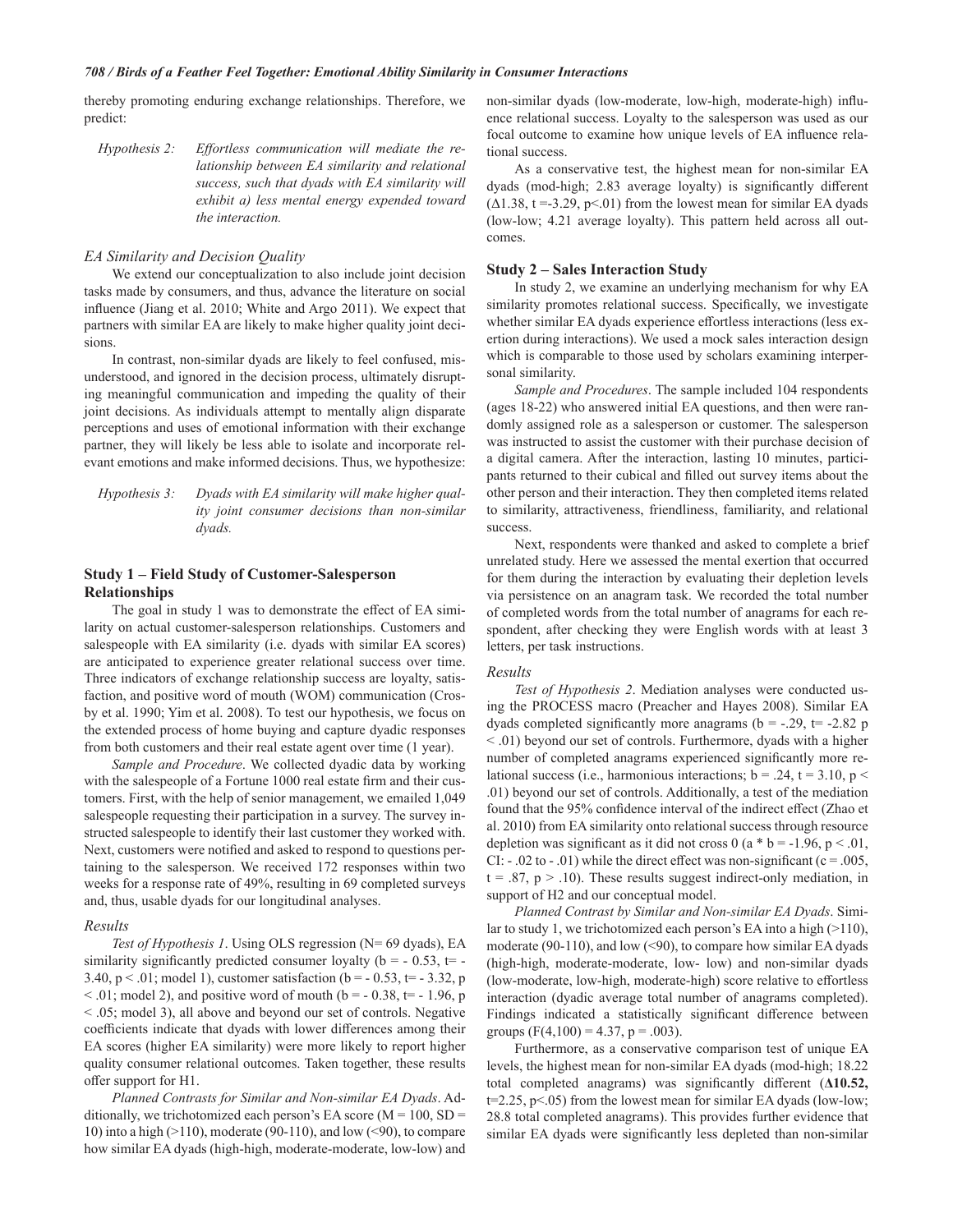dyads and thus experienced less effortful interactions, in support of  $H2.$ 

#### **Study 3 – Dyadic Decision Quality**

The goal of study 3 was to extend the effects of EA similarity to a decision-making task in which members of a dyad must solve a food choice task by working together. Thus, we expect dyads with similar levels of EA to make higher quality joint consumption choic $es$ 

Sample and Procedures. Participants were 236 undergraduate business students who initially completed an online survey assessing their EA. Upon arrival, participants were randomly assigned to one of 118 dyads, including 31 male–male groups, 36 female–female groups, and 51 male-female groups. Participants were instructed to work together to solve a problem that student organizations face when planning events: menu selection for a dinner party. Various healthy and unhealthy options were available.

The decision quality outcome was measured by the total amount of calories that each dyad selected to be consumed through the menu selections. Total calories were calculated based on quantities crossreferenced from nutritional guides (e.g., www.calorieking.com) that should be minimized to maintain a healthy diet. This measure is similar to measures used in recent studies on cognitive biases in food choice decision-making (Chandon and Wansink 2007).

#### Results

Test of Hypothesis 3. OLS regressions were used to test hypothesis 3. Results indicated significant differences ( $b = .36$ ,  $t = 4.02$  p < .001) and a change in R square ( $\Delta$ R-square = .12, p = .000). Dyads with less EA similarity (higher difference scores) selected meals with significantly higher calories. Thus, similar EA dyads made superior joint decisions relative to non-similar dyads in support of H3.

Planned Contrasts by Similar and Non-similar EA Dyads. Similar to studies 1 and 2, we trichotomized each person's EA into a high  $(>110)$ , moderate (90-110), and low  $(≤90)$ , to compare how similar EA dyads (high-high, moderate-moderate, low-low) and nonsimilar dyads (low-moderate, low-high, moderate-high) performed on a joint decision task (total calories per dyad). Findings indicated a significant difference between groups  $(F(4,118) = 7.03, p = .000)$ . Furthermore, as a conservative comparison test of unique EA levels, the lowest mean for non-similar EA dyads (mod-high; 5,396 total calories) was significantly different ( $\Delta$ -1427, t=2.03, p<.05) from the highest mean for similar EA dyads (mod-mod; 3,969 calories).

#### **General Discussion**

EA similarity reflects a deep-level of interpersonal similarity, beyond physical features and personal characteristics, and captures the ways that individuals jointly process emotional information and communicate on the same wavelength. Results from three studies reveal that EA similarity enables individuals to communicate with ease, which in turn, fosters easy and effortless interactions, and thus greater relational success that endures past initial interactions.

Overall, our findings challenge the received notion that higher EA is uniformly likely to create ideal outcomes for interacting with others. Rather, results indicate that people with similar EA communicate on a similar wavelength, "get along" better, make better joint decisions, and are more likely to form enduring relationships.

Notably, we find that EA similarity accounts for outcomes beyond commonly measured forms of similarity, attractiveness, familiarity, and friendliness. Collectively, these three studies provide evidence that birds of a feather not only flock together, but more precisely, feel together, and that consumer interactions must consider, at least in part, the role of EA similarity.

#### **REFERENCES**

Ahearne, Michael, Thomas W. Gruen, and Cheryl Jarvis (1999), "If Looks Could Sell: Moderation and Mediation of the Attractiveness Effect on Salesperson Performance," International Journal of Research in Marketing, 16 (4), 269-84.

Bailey, Roger C., and Michael Kelly (1984), "Perceived Physical Attractiveness in Early, Steady, and Engaged Daters," The Journal of Psychology, 116 (1), 39-43.

Barrett, Lisa F., Batja. Mesquita, Kevin N. Ochsner, and James J. Gross (2007), "The Experience of Emotion," Annual Review of Psychology, 58 (June), 373-403.

Barsade, Sigal G. (2002), "The Ripple Effect: Emotional Contagion and Its Influence on Group Behavior," Administrative Science Ouarterly, 47 (4), 644-75.

Barsade, Sigal G., and Donald E. Gibson (2012), "Group Affect its Influence on Individual and Group Outcomes," Current Directions in Psychological Science, 21 (2), 119-123.

Baumeister, Roy F. (2002), "Yielding to Temptation: Self-Control Failure, Impulsive Purchasing, and Consumer Behavior," Journal of Consumer Research, 28 (4), 670-76.

Baumeister, Roy F., Erin A. Tyler F. and Kathleen D. Vohs (2008), "Free Will in Consumer Behavior: Self-control, Ego Depletion, and Choice," Journal of Consumer Psychology, 18,  $4-13.$ 

Brack, Anna Dorothea and Martin Benkenstein (2014), "Responses to Other Similar Customers in a Service Setting – Analyzing the Moderating Role of Perceived Performance Risk," Journal of Services Marketing, 28 (2), 138-46.

Brafman, Ori, and Rom Brafman (2010), Click: The Magic of Instant Connections-and How They Can Transform Our Work and Relationships. Random House.

Brockner, Joel, and Walter C. Swap (1976), "Effects of repeated exposure and attitudinal similarity on self-disclosure and interpersonal attraction," Journal of Personality and Social Psychology, 33 (5), 531-537.

Brown, Jacqueline J., and Peter H. Reingen. (1987), "Social Ties and Word-of-Mouth Referral Behavior," Journal of Consumer Research, 14, 350-62.

Burgoon, Judee K. (1991), "Relational Message Interpretations of Touch, Conversational Distance, and Posture," Journal of Nonverbal Behavior, 15, 233-58.

Byrne, Donn (1961), "Interpersonal Attraction and Attitude Similarity," Journal of Abnormal and Social Psychology, 62  $(3): 713-15.$ 

Cappella, Joseph N. (1981), "Mutual Influence in Expressive Behavior: Adult-Adult and Infant-Adult Dyadic Interaction," Psychological Bulletin, 89 (1), 101-18.

Caruso, David R. and Peter Salovey (2004), The Emotionally Intelligent Manager: How to Develop and Use The Four Key Emotional Skills of Leadership. San Francisco: Jossey-Bass.

Chandon, Pierre, and Brian Wansink (2007), "Is Obesity Caused by Calorie Underestimation? A Psychophysical Model of Meal Size Estimation," Journal of Marketing Research, 44 (1), 84-99.

Cesario, Joseph and E. Tori Higgins (2008), "Making Message Recipients "Feel Right": How Nonverbal Cues Can Increase Persuasion," Psychological Science, 19, 415-20.

Crosby, Lawrence A., and Nancy Stephens (1987), "Effects of Relationship Marketing on Satisfaction, Retention, and Prices in the Life Insurance Industry," Journal of Marketing Research, 24 (4), 404-11.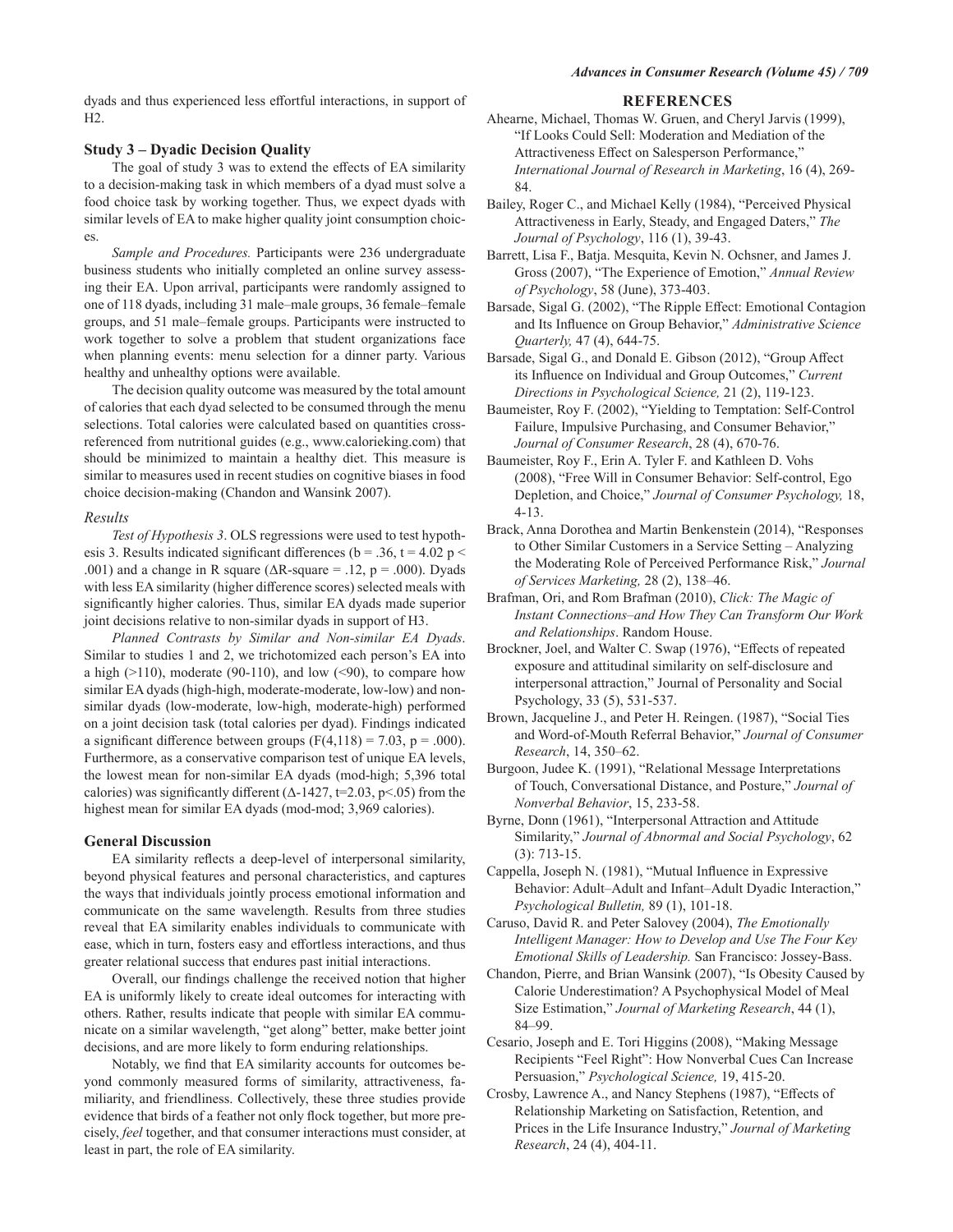# 710 / Birds of a Feather Feel Together: Emotional Ability Similarity in Consumer Interactions

Crosby, Lawrence A., Kenneth R. Evans and Deborah Cowles (1990), "Relationship Quality in Services Selling: An Interpersonal Influence Perspective," Journal of Marketing, 54  $(July), 68-81.$ 

Davis, Jody L. and Caryl E. Rusbult (2001), "Attitude Alignment in Close Relationships," Journal of Personality and Social Psychology, 81 (1), 65-84.

Doney, Patricia M., and Joseph P. Cannon (1997). An Examination of the Nature of Trust in Buyer-Seller Relationships. Journal of Marketing, 61(2), 35-35.

Duyssen, Kim and John A. Teske (1993), "Meta-Attitudinal Similarity and Relationship Closeness," Psychological Reports, 73, 921-22.

Dwyer, Sean, Richard Orlando, and C. David Shepherd (1998), "An Exploratory Study of Gender and Age Matching in the Salesperson-Prospective Customer Dyad: Testing Similarity-Performance Predictions," Journal of Personal Selling & Sales Management, 18 (4), 55-69.

Dzhogleva, Hristina, and Cait Poynor Lamberton (2014), "Should Birds of a Feather Flock Together? Understanding Self-Control Decisions in Dyads," Journal of Consumer Research,  $41(2), 361-80.$ 

Eastwick, Paul W., Eli J. Finkel, and Alice H. Eagly (2011), "When and Why Do Ideal Partner Preferences Affect the Process of Initiating and Maintaining Romantic Relationships?" Journal of Personality and Social Psychology, 101 (5), 1012-32.

Echterhoff, Gerald, E. Tory Higgins, and John M. Levine (2009), "Shared Reality Experiencing Commonality with Others' Inner States about the World," Perspectives on Psychological Science, 4 (5), 496-521.

Ekman, Paul (1993), "Facial Expression and Emotion," American Psychologist, 48 (4), 384-91.

Ekman, Paul, Wallace V. Friesen, and Phoebe Ellsworth (2013), "Emotion in the Human Face: Guidelines for Research and an Integration of Findings. Elsevier.

Epp, Amber M., and Linda L. Price (2011), "Designing Solutions around Customer Network Identity Goals," Journal of Marketing, 75 (2), 36-54.

Feingold, Alan (1988), "Matching for Attractiveness in Romantic Partners and Same-Sex Friends: A Meta-Analysis and Theoretical Critique," Psychological Bulletin, 104, 226-35.

Fitness, Julie (2001), "Emotional Intelligence and Intimate Relationships," in Emotional Intelligence and Everyday Life, ed. J. Ciarrochi, J. P. Forgas, and J. D. Mayer, New York: Psychology Press, xi-xviii.

Frijda, Nico H. and Batja Mesquita (1994), "The Social Roles and Functions of Emotions," in Emotion and Culture: Empirical Studies of Mutual Influence, ed. S. Kitayama and H. R. Markus, Washington, DC: American Psychological Association.

Giardini, Angelo, and Michael Frese (2008), "Linking Service Employees' Emotional Competence to Customer Satisfaction: A Multilevel Approach," Journal of Organizational Behavior,  $29(2)$ ,  $155-70$ .

Grayson, Kent (2007), "Friendship Versus Business in Marketing Relationships," Journal of Marketing, 71 (4), 121-39.

Grewal, Rajdeep, Thomas W. Cline, and Anthony Davies (2003), "Early-Entrant Advantage, Word-of-Mouth Communication, Brand Similarity, and the Consumer Decision-Making Process," Journal of Consumer Psychology, 13 (3), 187-97.

Harrison, David A., Kenneth H. Price, Joanne H. Gavin, and Anna T. Florey (2002), "Time, Teams, and Task Performance: Changing Effects of Surface- and Deep-Level Diversity on Group Functioning," Academy of Management Journal, 45  $(5)$ , 1029-45.

Heise, David R., and Cassandra Calhan (1995), "Emotion norms in interpersonal events." Social Psychology Quarterly, (1),  $223 - 240$ .

Hennig-Thurau, Thorsten, Markus Groth, Michael Paul, and Dwayne D. Gremler (2006), "Are All Smiles Created Equal? How Emotional Contagion and Emotional Labor Affect Service Relationships," Journal of Marketing, 70 (3), 58-73.

Hodgetts, Carl J., Ulrike Hahn, and Nick Chater (2009), "Transformation and Alignment in Similarity," Cognition, 113  $(1), 62-79.$ 

Homburg, Christian, Jan Wieseke, and Torsten Bornemann (2009), "Implementing the Marketing Concept at the Employee-Customer Interface: The Role of Customer Need Knowledge," Journal of Marketing, 73 (4), 64-81.

Huber, George P. and Danial Power (1985), "Retrospective Reports of Strategic-Level Managers: Guidelines for Increasing Their Accuracy," Strategic Management Journal, 6, 171-80.

Jiang, Lan, Joandrea Hoegg, Darren W. Dahl, and Amitava Chattopadhyay (2010), "The Persuasive Role of Incidental Similarity on Attitudes and Purchase Intentions in a Sales Context," Journal of Consumer Research, 36 (5), 778-91.

Jones, Tim, Shirley F. Taylor, and Harvir S. Bansal (2008), "Commitment to a Friend, a Service Provider, or a Service Company—Are They Distinctions Worth Making?" Journal of the Academy of Marketing Science, 36 (4), 473-87.

Kavanagh, David J., and Gordon H. Bower (1985), "Mood and selfefficacy: Impact of joy and sadness on perceived capabilities," Cognitive Therapy and Research, 9 (5), 507-525. Keltner, Dacher and Jonathan Haidt (1999), "Social Functions of Emotions at Four Levels of Analysis," Cognition and Emotion, 13, 505-21.

Kidwell, Blair, David M. Hardesty and Terry L. Childers (2008), "Consumer Emotional Intelligence: Conceptualization, Measurement, and the Prediction of Consumer Decision Making," Journal of Consumer Research, 35 (June), 154-66.

Kidwell, Blair, David Hardesty, Brian R. Murtha and Simon Sheng (2011), "Emotional Intelligence in Marketing Exchanges," Journal of Marketing, 75(1), 78-95.

Kidwell, Blair, Jonathan Hasford, and David M. Hardesty (2015) "Emotional Ability Training and Mindful Eating," Journal of Marketing Research, 52 (February), 105-19.

Koudenburg, Namkje, Ernestine H. Gordijn, and Tom Postmes (2014), "'More Than Words' Social Validation in Close Relationships," Personality and Social Psychology Bulletin, 40 (11), 1517-28.

Krebs, Dennis and Allen A. Adinolfi (1975), "Physical Attractiveness, Social Relations, and Personality Style," Journal of Personality and Social Psychology, 31, 245-53.

Leonard, Jonathan S., David I. Levine, and Aparna Joshi (2004), "Do Birds of a Feather Shop Together? The Effects on Performance of Employees' Similarity with One Another and with Customers," Journal of Organizational Behavior, 25 (6),  $731 - 54.$